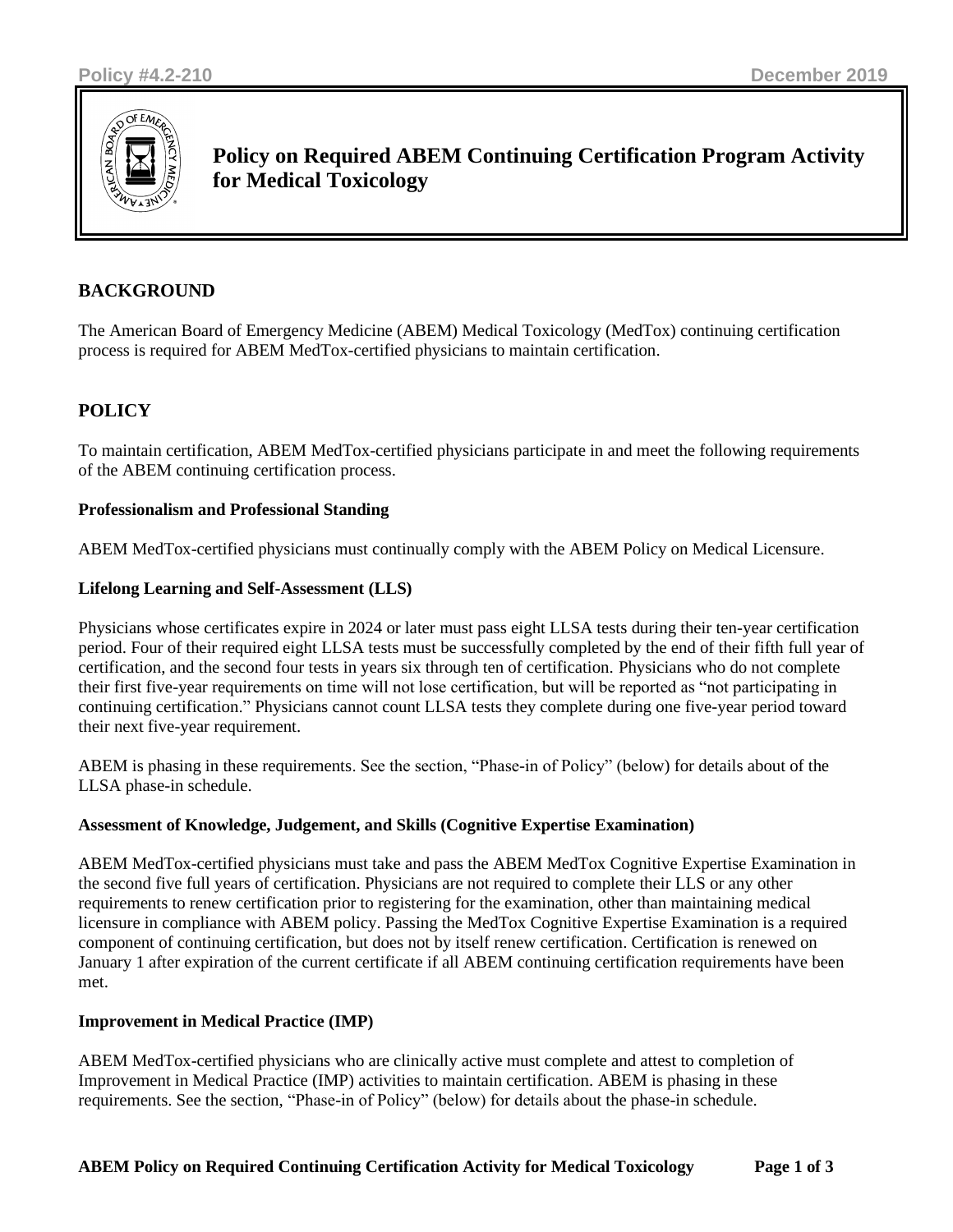When IMP requirements are fully phased in, physicians will be required to complete one IMP activity by the end of their fifth full year of certification, and one IMP activity in years six through ten of certification. Physicians who do not complete their first five-year requirements on time will not lose certification, but will be reported as "not participating in continuing certification." IMP activities must follow ABEM IMP Activity Guidelines, described below.

ABEM MedTox-certified physicians may report IMP activities they complete within their practice. Alternatively, they may complete any ABEM-approved, third-party IMP module.

Physicians who inform ABEM that they are clinically inactive do not have IMP requirements. Clinically inactive physicians can change their clinical activity status by contacting the ABEM office. If they become clinically active again, physicians will have IMP requirements current at the time they become clinically active.

## IMP Activity Guidelines

ABEM guidelines for completion of IMP patient care practice improvement activities require that the physician follow the following four steps:

- Review patient clinical care data from ten of the physician's patients. The data must be related to a single presentation, disease, or clinical care process that is part of *The Model of the Clinical Practice of Emergency Medicine* (EM Model) or *The Core Content of Medical Toxicology*. Group data is acceptable if the individual physician's data is included. Measuring fewer than ten patients is acceptable if the activity is focused on a high-acuity, low-volume clinical issue.
- Compare the data to evidence-based guidelines. If such guidelines are not available, physicians may use expert consensus or comparable peer data.
- Develop and implement a practice improvement plan, which may be an individual or group effort.
- Review patient clinical care data from ten additional patients with the same presentation, disease, or clinical process as the first patient data review. Group data can be used if the physician's own patients are included, and measuring fewer than ten patients is acceptable if the activity is focused on a high-acuity, low-volume clinical issue. Use the new data to evaluate whether clinical performance has positively changed or if acceptable performance has been maintained.

# Reporting IMP Activities to ABEM

ABEM MedTox-certified physicians report completion of IMP activities to ABEM by attesting that they have completed the activities following the ABEM IMP Activity Guidelines described above.

When physicians attest to completion of IMP activities, they are required to specify an independent verifier of their activities. The verifier must be someone with oversight or knowledge of the physician's completion of the activity.

Five percent of reported IMP activities will be randomly selected for verification. ABEM will ask verifiers to affirm that all of ABEM's guidelines for completion of the activity were met. Any activity that is not verifiable will not meet the requirement.

# **Renewal of Certification**

ABEM MedTox-certified physicians who have met all their ABEM requirements to renew certification will renew certification on January 1 immediately following expiration of their previous certification.

# **Nonrenewal of Certification**

Physicians who do not meet all their ABEM requirements to renew certification by their certification expiration date are no longer certified. ABEM provides options for formerly certified physicians to regain certification, defined in the Policy on Regaining Certification. The options for regaining certification are based on the following:

- The number of required ABEM continuing certification activities a physician completed prior to certification expiration
- Whether more than five years have elapsed since the physician's certification expired.

**ABEM Policy on Required Continuing Certification Activity for Medical Toxicology Page 2 of 3**